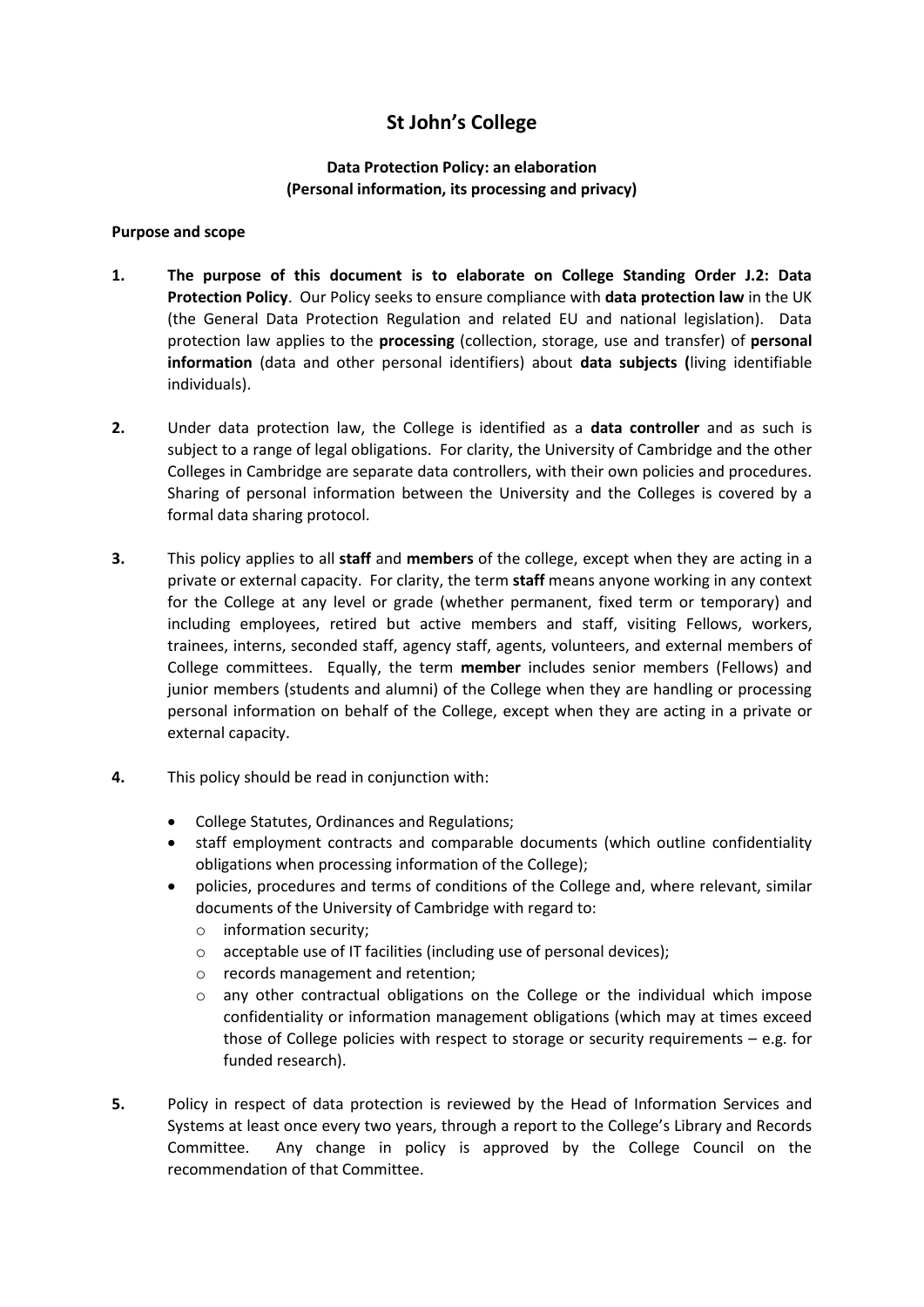### **Obligations of the College**

- **6.** The College upholds data protection law as part of everyday working practices, through:
	- **a)** ensuring all **personal information** is managed appropriately through this policy;
	- **b)** understanding, and applying as necessary, the **data protection principles** when processing personal information;
	- **c)** understanding, and fulfilling as necessary, the **rights given to data subjects** under data protection law;
	- **d)** understanding, and implementing as necessary, the College's **accountability obligations** under data protection law; and
	- **e)** the publication of **data protection statements** outlining the details of its personal data processing in a clear and transparent manner. Definitions of these terms are found in the Annex below.
- **7.** The College shall appoint a statutory Data Protection Officer, who will be responsible for:
	- **a)** monitoring and auditing the College's compliance with its obligations under data protection law, especially its overall risk profile, and reporting on such annually to the College;
	- **b)** advising the College on all aspects of its compliance with data protection law;
	- **c)** acting as the College's standard point of contact with the Information Commissioner's Office with regard to data protection law, including in the case of personal data breaches; and
	- **d)** acting as an available point of contact for complaints from data subjects.
- **8.** The College shall otherwise ensure members and staff are aware of this policy and any associated procedures and notes of guidance relating to data protection compliance, and review regularly its procedures and processes to ensure they are fit for purpose.
- **9.** Individual members and staff are responsible for:
	- **a)** following relevant College policies, procedures and notes of guidance;
	- **b)** only accessing and using personal information as necessary for their contractual duties and/or other College roles;
	- **c)** ensuring personal information they have access to is not disclosed unnecessarily or inappropriately;
	- **d)** where identified, reporting personal data breaches, and co-operating with College authorities to address them;
	- **e)** completing relevant data protection training, as advised by the College; and
	- **f)** only deleting, copying or removing personal information when leaving the College as agreed with the College and as appropriate.
- **10.** The obligations outlined above do not waive any personal liability for individual criminal offences for the wilful misuse of personal data under data protection legislation.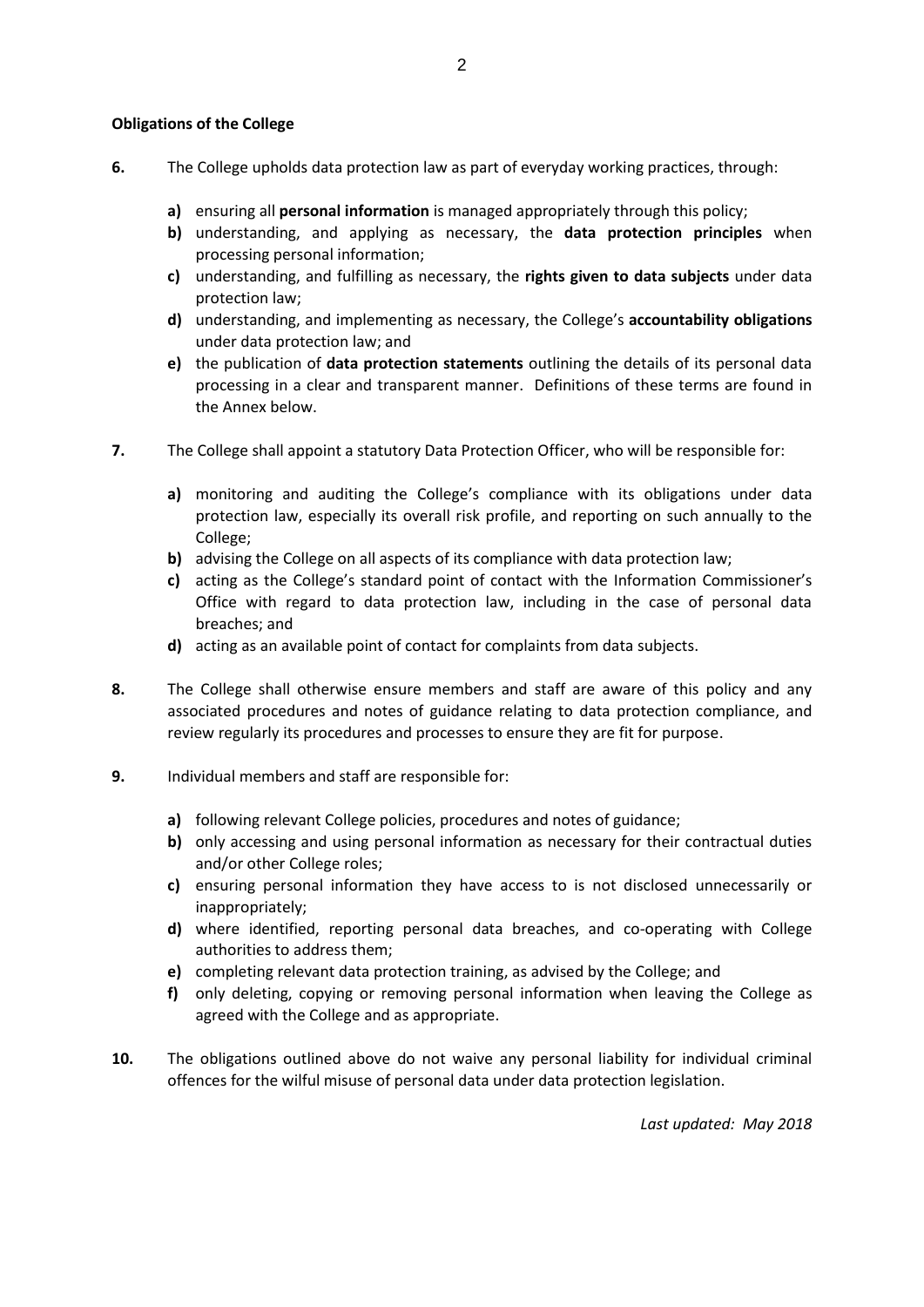#### **Annex**

#### **Legal Definition of personal information**

Personal information is defined as data or other information about a living person who may be identified from it or combined with other data or information held. Some "special category data" (formerly sensitive personal data) are defined as information regarding an individual's racial or ethnic origin; political opinion; religious or other beliefs; trade union membership; physical or mental health or condition; sexual life; or criminal proceedings or convictions, as well as their genetic or biometric information.

#### **Data Protection Principles**

The data protection principles state that personal data shall be:

- processed (i.e. collected, handled, stored, disclosed and destroyed) fairly, lawfully and transparently. As part of this, the College must have a 'legal basis' for processing an individual's personal data (most commonly, the processing is necessary for the College to operate a contract with them, the processing is necessary to fulfil a legal obligation, the processing is in the legitimate interests of the College and does not override their privacy considerations, or they have consented to the processing);
- processed only for specified, explicit and legitimate purposes;
- adequate, relevant and limited;
- accurate (and rectified if inaccurate);
- not kept for longer than necessary;
- processed securely.

#### **Data Subject Rights**

An individual's rights (all of which are qualified in different ways) are as follows:

- the right to be informed of how their personal data are being used. This right is usually fulfilled by the provision of 'privacy notices' (also known as 'data protection statements') which set out how an organisation plans to use an individual's personal data, who it will be shared with, ways to complain, and so on;
- the right of access to their personal data;
- the right to have their inaccurate personal data rectified;
- the right to have their personal data erased (right to be forgotten);
- the right to restrict the processing of their personal data pending its verification or correction;
- the right to receive copies of their personal data in a machine-readable and commonly-used format (right to data portability);
- the right to object: to processing (including profiling) of their data that proceeds under particular legal bases; to direct marketing; and to processing of their data for research purposes where that research is not in the public interest;
- the right not to be subject to a decision based solely on automated decision-making using their personal data.